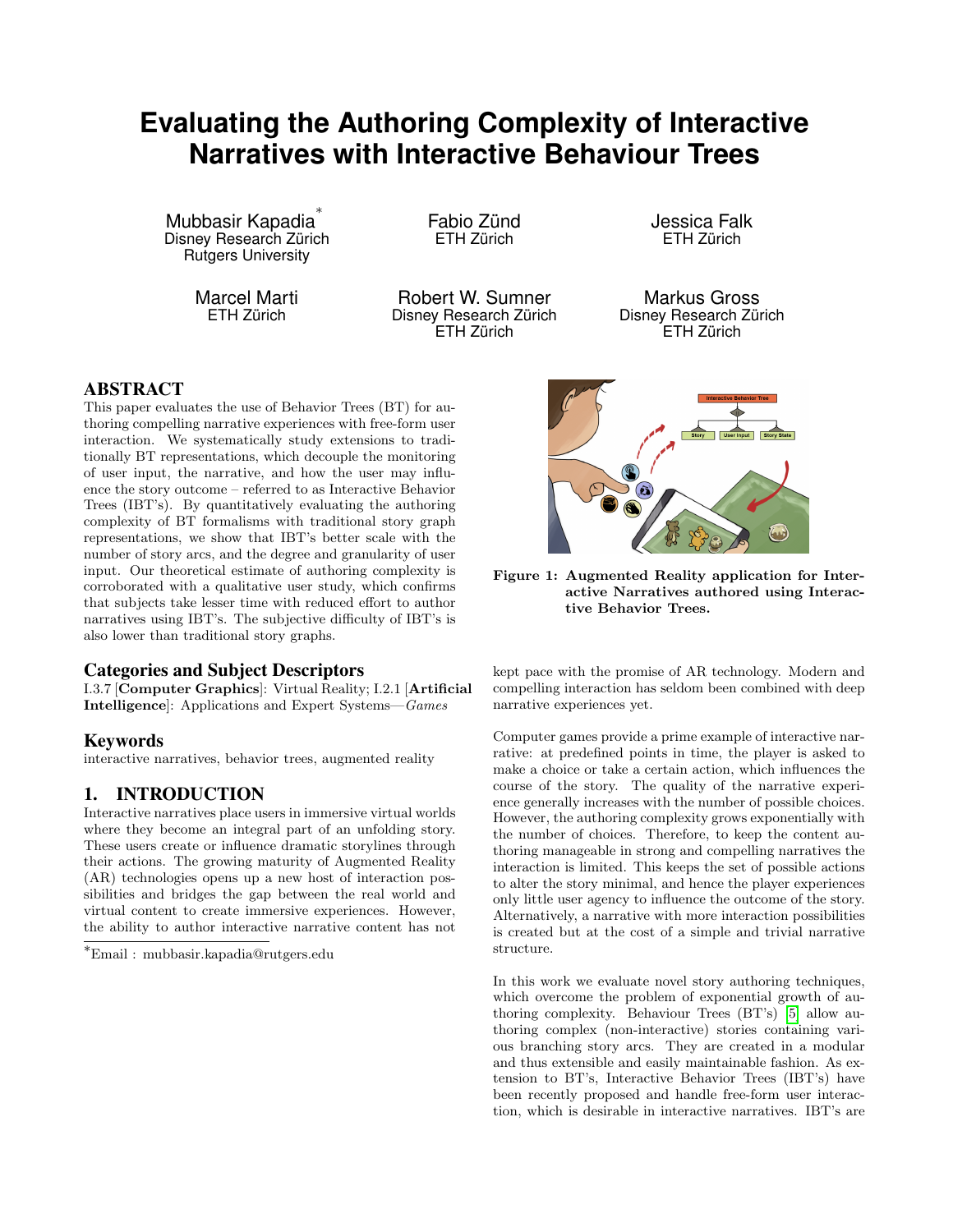split into three subtress: one for monitoring the user input, one defining the narrative, and one defining how the user may influence the story outcome. This empowers content creators to create compelling narratives involving free-form user interactions with minimal authoring complexity.

We study the authoring complexity of designing interactive narratives using BT formalisms and show that our IBT's increase the modularity, reusability, and maintainability of authored narratives, in comparison to traditional approaches. Our theoretical estimate of authoring complexity is corroborated with a user study, which confirms that subjects take lesser time with reduced number of errors to author narratives using IBT's. The subjective difficulty of BT's is also lower than traditional story graphs.

To demonstrate the potential of IBT's, we author an interactive narrative for an AR application where the user can freely interact with both real and virtual content to progress the narrative along a direction of their choosing. Fig. [1](#page-0-0) depicts the interaction between the user and an example AR application. The user experiences an unfolding narrative through the lens of his or her portable device where the virtual characters are controlled using authored IBT's. Sensors on the device are used to register different interactions, which branch the narrative in different directions. This allows the user to freely engage with the characters and be an active participant in the story.

### 2. RELATED WORK

Interactive narratives have been studied from many different perspectives [\[21\]](#page-8-0) and we provide a brief review below. Scripted approaches [\[11,](#page-8-1) [12\]](#page-8-2) describe stories as pre-defined action sequences where small alterations often require farreaching modifications of monolithic scripts. Improv [\[17\]](#page-8-3) and LIVE [\[15\]](#page-8-4) define rules, which govern how actors act based on certain conditions. These systems are not designed to generate complicated agent interactions that dramatically impact the story outcome. Facade [\[13\]](#page-8-5) executes authored beats to manage the intensity of the story. A Behavior Language (ABL) [\[14\]](#page-8-6) provides a generalized scripting language for single- or multi-character actions based on manually authored preconditions for successful action execution.

Dialogue Trees [\[18\]](#page-8-7) and Story Graphs [\[4\]](#page-7-1) accommodate user interaction as discrete choices at key points in the authored narrative. Behavior Trees (BT's) are gaining popularity in the computer gaming industry for designing the artificial intelligence logic for non-player characters [\[5,](#page-7-0) [6\]](#page-7-2). BT's offer graphical constructs for authoring modular, extensible behaviors which can be extended to control multiple interacting characters [\[24\]](#page-8-8). For communication between nodes, BT's rely on a blackboard [\[16\]](#page-8-9), which is a centralized, flat repository of data that can be accessed by nodes in the tree. Animation systems [\[28,](#page-8-10) [27\]](#page-8-11) can be used to visualize the execution of these behaviors on fully articulated virtual humans.

Computational tools have also been developed that automatically generate digital stories [\[10,](#page-7-3) [9\]](#page-7-4). Event-centric planning [\[25,](#page-8-12) [26\]](#page-8-13) plans in the space of pre-authored behavior trees, thus mitigating the combinatorial explosion of planning in the action space of individual character actions. Recent work explores the use of partial-order planning to provide a computational tool for authoring interactive narratives [\[8\]](#page-7-5). PaSSAGE [\[29\]](#page-8-14) and the Automated Story Director [\[22\]](#page-8-15) monitor a user's experience through the story to choose between scenes and character behavior. The focus of this work is to revisit and evaluate the underlying representations of the stories themselves, in order to reduce the complexity of authoring interactive narratives.

User Interaction. Rapid advances in interaction modalities [\[30\]](#page-8-16) have helped bridge the divide between real and virtual content where natural user interfaces are effectively invisible and heighten the degree of immersion. However, the ability to author interactive narrative content that can truly harness the power of these interaction experiences still remains an open challenge. Augmented Reality [\[31\]](#page-8-17) helps bridge the gap between real and virtual content to create immersive experiences. Combining different input modalities such as touch, gestures, and voice with the inherent camera control in AR applications empowers content creators to create new forms of interactive experiences that were not possible before.

# 3. INTERACTIVE NARRATIVES

We identify three main requirements towards authoring freeform interactive narrative experiences:

- 1. Modular Story Definition. Complex interactive narratives have many interconnected story arcs that are triggered based on user input leading to widely divergent outcomes. The complexity of authoring narratives must scale linearly with number of story arcs, which can be defined in a modular and independent fashion.
- 2. User Interactions. User interaction should be freeform, and not limited to discrete choices at key stages of the story, with far-reaching ramifications on the outcome of the narrative. Monitoring user input and story logic should be decoupled to facilitate the modification of user interactions without requiring far-reaching changes to the story definition.
- 3. Persistent Stories. The actions and interactions between the user and characters over the entire course of the narrative must persist and influence story progression.

# 3.1 Behavior Trees for Narrative Authoring

Behavior Trees (BT's) enable graphical and modular authoring of complex narratives. Branching narratives can easily be created using BT control nodes that connect multiple subtress, which represent independent story arcs. Recent work [\[24\]](#page-8-8) facilitate the authoring of complex multi-actor interactions in a parametrizable fashion, enabling the reuse of modular plot elements, and ensures that the complexity of the narrative scales independently of the number of characters. These properties of BT's make them ideally suited for authoring complex, branching narratives (Requirement 1). However, BT's are not suited to to handle free-form interactions and persistent state (requirements 2 and 3).

Monitoring User Interactions. Fig. [2](#page-2-0) illustrates a naive approach to monitoring user interactions in a BT. This re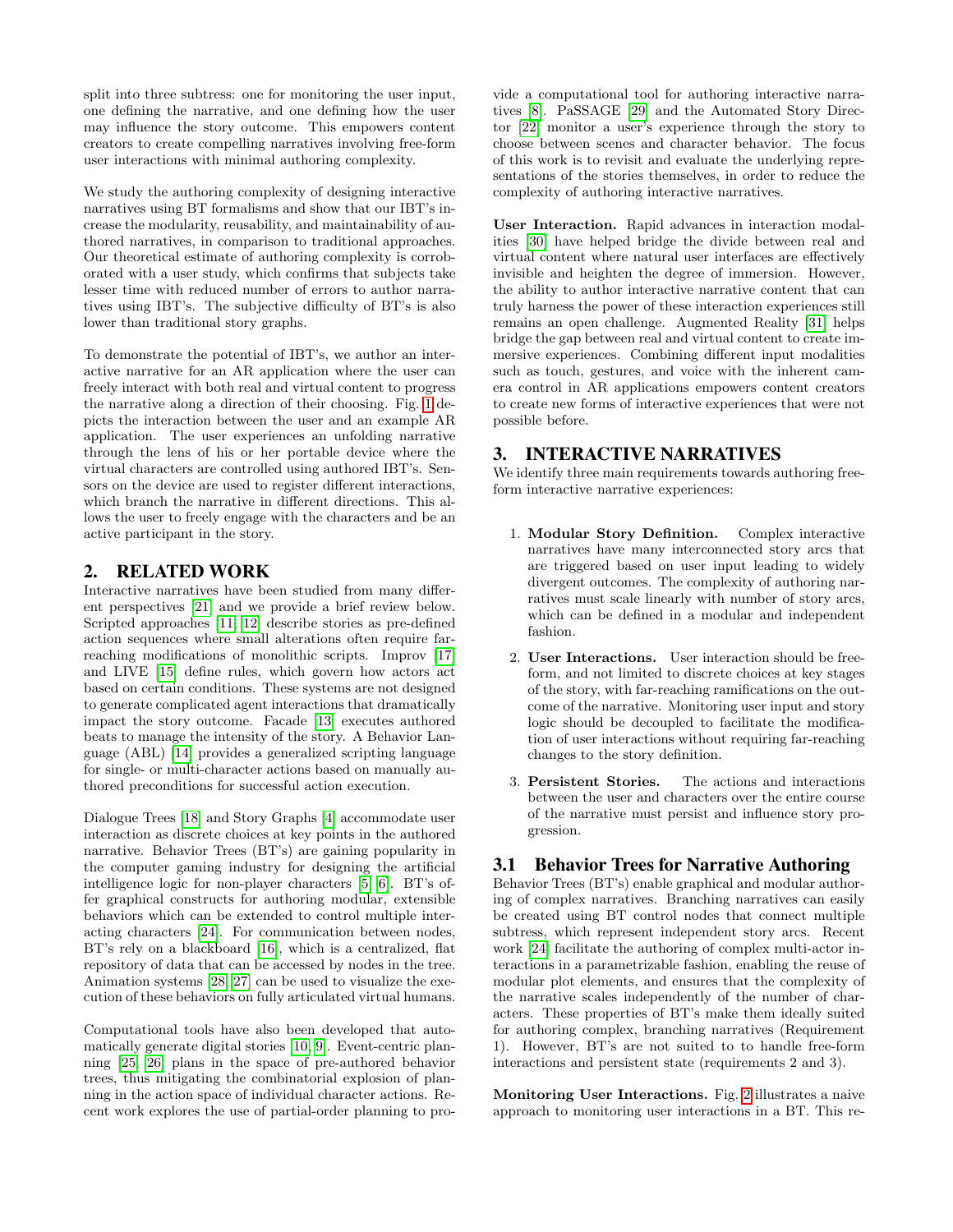quires the subtree that monitors user input to be inserted into the narrative tree at all points where user selects how the narrative proceeds, thus producing a tight coupling between the narrative definition and user interaction. Reducing the number of instances in the narrative where user input is monitored severely limits interactivity, while free-form interaction increases the complexity of the tree. Also, user input can be monitored only at the granularity of a single node in the tree, and not at every frame. These complications produce a tradeoff between complexity in the narrative and degree of interactivity.

<span id="page-2-0"></span>

Figure 2: Handling user interaction in a traditional Behavior Tree. The MonitorUserInput subtree is required at all points in the narrative tree where the user selects how the narrative proceeds, resulting in unnecessary large trees.

<span id="page-2-1"></span>

Figure 3: A naive approach to handle state persistence in Behavior Trees.

State Persistence. Behavior Trees traditionally don't have any means of explicitly storing the past state of the characters involved in the narrative, where the current state of the story is implicit in the current active node. Fig. [3](#page-2-1) illustrates a simple narrative where the bears choose to include the user in the game of catch contingent on whether the user playfully interacted with the bear at the beginning of the story. A traditional BT requires a branch at the very beginning of the narrative where the presence or absence of the playful rub produces two largely redundant tree definitions

with minor variations in its ending.

### 3.2 Interactive Behavior Trees

To address the challenges described above, Interactive Behavior Trees facilitate free-form user interaction and state persistence. We refer the readers to [\[8\]](#page-7-5) for a detailed summary of IBT's and provided a brief overview below.

IBT's are divided into 3 independent sub-trees that are connected using a Parallel control node. An IBT

$$
\mathbf{t}_{\text{IBT}} = \langle \mathbf{t}_{\text{ui}}, \mathbf{t}_{\text{state}}, \mathbf{t}_{\text{narr}} = {\mathbf{t}_{i}^{\text{arc}} | \mathbf{t}_{1}^{\text{arc}} \dots \mathbf{t}_{m}^{\text{arc}}}, \beta \rangle \qquad (1)
$$

comprises the following subtrees: (1) Story Subtree.  $t_{\text{narr}}$ is responsible for handling the narrative progression and is further subdivided into subtrees  $\{a_i\}$  that represent a separate story arc. (2) **MonitorUserInput Subtree.**  $t_{\text{ui}}$  monitors the different interactions that are available to the user and can be easily changed depending on the application or device. Since  $t_{\text{ui}}$  is executed in parallel with the other subtrees, IBT's are able to immediately respond and register the interactions of the user and use it to influence the narrative outcome. (3) MonitorStoryState Subtree.  $t_{state}$ monitors the state of the story to determine if the current story arc needs to be changed.

The overall design of the IBT results in three subtrees that execute independently in parallel with one another. A blackboard  $\beta$  is used to store the states of the characters and the story and is used to communicate between the subtrees and also to maintain state persistence.  $t_{ui}$  updates  $\beta$  when any input signal is detected, which is queried by  $t_{state}$  to determine the current state of the story, and the active story arc. t<sub>state</sub> contains separate subtrees for each story arc which checks if the precondition for the particular arc is satisfied. If so,  $\beta$  is updated to reflect the newly activated story arc which is used to switch the active story in  $t_{\text{narr}}$ .

# 4. AUTHORING COMPLEXITY

### 4.1 Cyclomatc Complexity

Cyclomatic complexity [\[7\]](#page-7-6) quantifies the number of linearly independent paths through the program by measuring the number of branches in the code, and serves as a standard criteria for optimizing the testability and maintainability of the code without the need for dynamic code analysis. Cyclomatic complexity estimates the number of decisions made by the source code where a complex, often poorly written program with many branches leads to a high value of cyclomatic complexity, indicating that the program is difficult to test, maintain and prone to errors. By analogy, narratives that account for the different ways a user may influence the story outcome require many decision points, and are complex to author. For this reason, we use cyclomatic complexity to quantify authoring complexity for interactive narratives.

Cyclomatic complexity,  $c(\mathbf{g})$  is computed by first converting the program into its equivalent control flow graph (CFG) representation g, where the nodes correspond to atomic commands, and the directed edges connect commands that execute in sequence. c can be calculated in a variety of ways, including: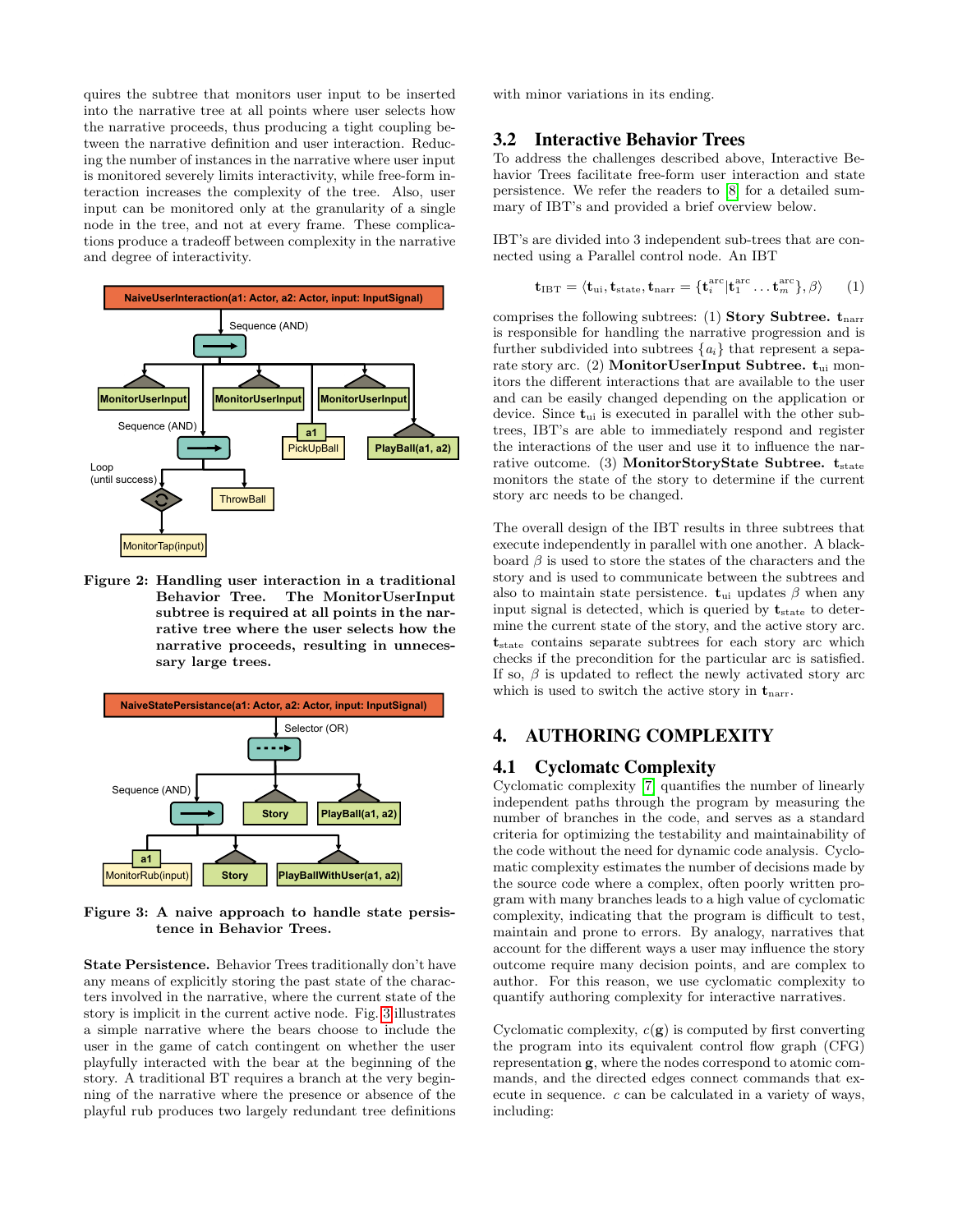<span id="page-3-0"></span>
$$
c(\mathbf{g}) = p(\mathbf{g}) + 1 \tag{2}
$$

where  $p(\mathbf{g})$  is the number of decision points (e.g., if, while, ... etc.) in the program. However, Eq. [2](#page-3-0) assumes that there is a single termination point in the program which is not the case with BT's where every node may terminate with success or failure. Additionally, there is a third "runnning" state that is returned at each frame while the node is still executing. To generalize the measure of  $c(g)$  for multiple termination points, we use a modified equation shown below where  $s(g)$ denotes the number of exit points in g.

$$
c(\mathbf{g}) = p(\mathbf{g}) - s(\mathbf{g}) + 2 \tag{3}
$$

### 4.2 Computing Cyclomatic Complexity for Behavior Trees

Fig. [4](#page-4-0) illustrates the equivalent control flow representations for the different control nodes used for defining behavior trees, which are used to compute its cyclomatic complexity. All subsequent calculations of  $c(.)$  assuming that the behavior trees are converted to their equivalent control flow graphs.

**Leaf Node.** A leaf node  $t_{leaf}$  represents an atomic command in a BT which returns either success or failure. If it is in the "running" state, it continues executing itself until it succeeds or fails. Fig. [4\(](#page-4-0)a) shows the CFG for a leaf node. Depending on the number of return states in the particular leaf node implementation, we have  $p(\mathbf{t}_{\text{leaf}}) = \{0,1,2\}$ and  $s(t_{\text{leaf}}) = \{1,2\}$ . If the leaf node immediately returns success or failure without using the running state, we have  $c(\mathbf{t}_{\text{leaf}}) = 1$ . If the leaf node can enter the running state, the complexity is  $c(\mathbf{t}_{\text{leaf}}) = 2$ .

Sequence Node. A sequence node  $t_{seq}$  returns failure if any one of its child nodes fails, else it returns success. If a child returns "running", it simply continues executing this child until it has reached failure or success. Fig.  $4(b)$ illustrates the CFG for  $t_{seq}$ . To calculate  $c(t_{seq})$  of  $t_{seq}$  with a set of m child nodes  $\{\mathbf{t}_i | \mathbf{t}_1, \mathbf{t}_2 \dots \mathbf{t}_m\}$ , we need to consider that each child node may be its own subtree with multiple decision points.

$$
p(\mathbf{t}_{\text{seq}}) = \sum_{i=1}^{m} p(\mathbf{t}_i), s(\mathbf{t}_{\text{seq}}) = 2,
$$
  

$$
\therefore c(\mathbf{t}_{\text{seq}}) = \sum_{i=1}^{m} p(\mathbf{t}_i)
$$
 (4)

**Selector Node.** The selector node  $t_{\text{sel}}$  returns success as soon as its first child node returns success, and produces a similar control flow graph as compared to  $t_{\text{seq}}$  (Fig. [4\(](#page-4-0)c)). Hence,  $c(\mathbf{t}_{\text{sel}}) = c(\mathbf{t}_{\text{seq}})$ .

**Loop Node.** The loop node  $t_{\text{loop}}$  is used to repeatedly execute its child node  $t_c$  until a certain condition is met. A loop node may only have a single decorator or leaf node as its child and does not define how to traverse through multiple children. The following termination conditions may be used:  $(1)$  loop until success,  $(2)$  loop until failure,  $(3)$  loop N times, (4) loop forever. Fig. [4\(](#page-4-0)d) illustrates the loop node which terminates when its child node returns success. It has only one termination node, and an additional decision point is introduced for looping.

$$
p(\mathbf{t}_{\text{loop}}) = 1 + p(\mathbf{t}_{\text{c}}), s(\mathbf{t}_{\text{loop}}) = 1,
$$
  
 
$$
\therefore c(\mathbf{t}_{\text{loop}}) = p(\mathbf{t}_{\text{c}}) + 2
$$
 (5)

The same calculations apply for a loop node that repeats until failure. For  $t_{\text{loop}}$  which repeats a fixed number of times.

$$
p(\mathbf{t}_{\text{loop}}) = 1 + p(\mathbf{t}), s(\mathbf{t}_{\text{loop}}) = 2,
$$
  
 
$$
\therefore c(\mathbf{t}_{\text{loop}}) = p(\mathbf{t}) + 1
$$
 (6)

Fig. [4\(](#page-4-0)e) illustrates a loop node that never returns. Since the node never terminates and has neither a decision point nor an exit point, we only need to consider the child of the loop node.

$$
p(\mathbf{t}_{\text{loop}}) = p(\mathbf{t}), s(\mathbf{t}_{\text{loop}}) = 0,
$$
  
 
$$
\therefore c(\mathbf{t}_{\text{loop}}) = c(\mathbf{t})
$$
 (7)

**Parallel Node.** The parallel node  $t_{\text{par}}$  executes its child nodes in parallel and has two types depending on the termination condition: (1) Selector Parallel: It executes until any child node returns success or all of them return failure. (2) Sequence Parallel: It executes until any child node returns failure or all of them succeed. Fig. [4\(](#page-4-0)f) illustrates the control flow graph of a selector parallel node. An additional node "Sync" is used to symbolize the synchronization barrier between the child nodes and termination. The sequence parallel node exhibits similar behavior and both their complexity measures can be calculated as shown below.

$$
p(\mathbf{t}_{\text{par}}) = 2 \cdot \sum_{i=1}^{m} p(\mathbf{t}_{i}), \, s(\mathbf{t}_{\text{par}}) = 2, \therefore c(\mathbf{t}_{\text{par}}) = 2 \cdot \sum_{i=1}^{m} p(\mathbf{t}_{i})
$$
 (8)

#### 4.3 Complexity Comparison

Using the complexity measure described above, we compare the authoring complexity of traditional story graphs, naive BT definitions for interactive narratives, and IBT's.

Story Graphs. A story graph  $g_s$  is a directed graph where the vertices correspond to story atoms during which the user has no outcome on the narrative, and the edges represent a discrete set of choices that the user has to influence how the story ends. A linear narrative represents a lower bound on  $c(\mathbf{g}_s) = 1$  with no decision points. For interactive narratives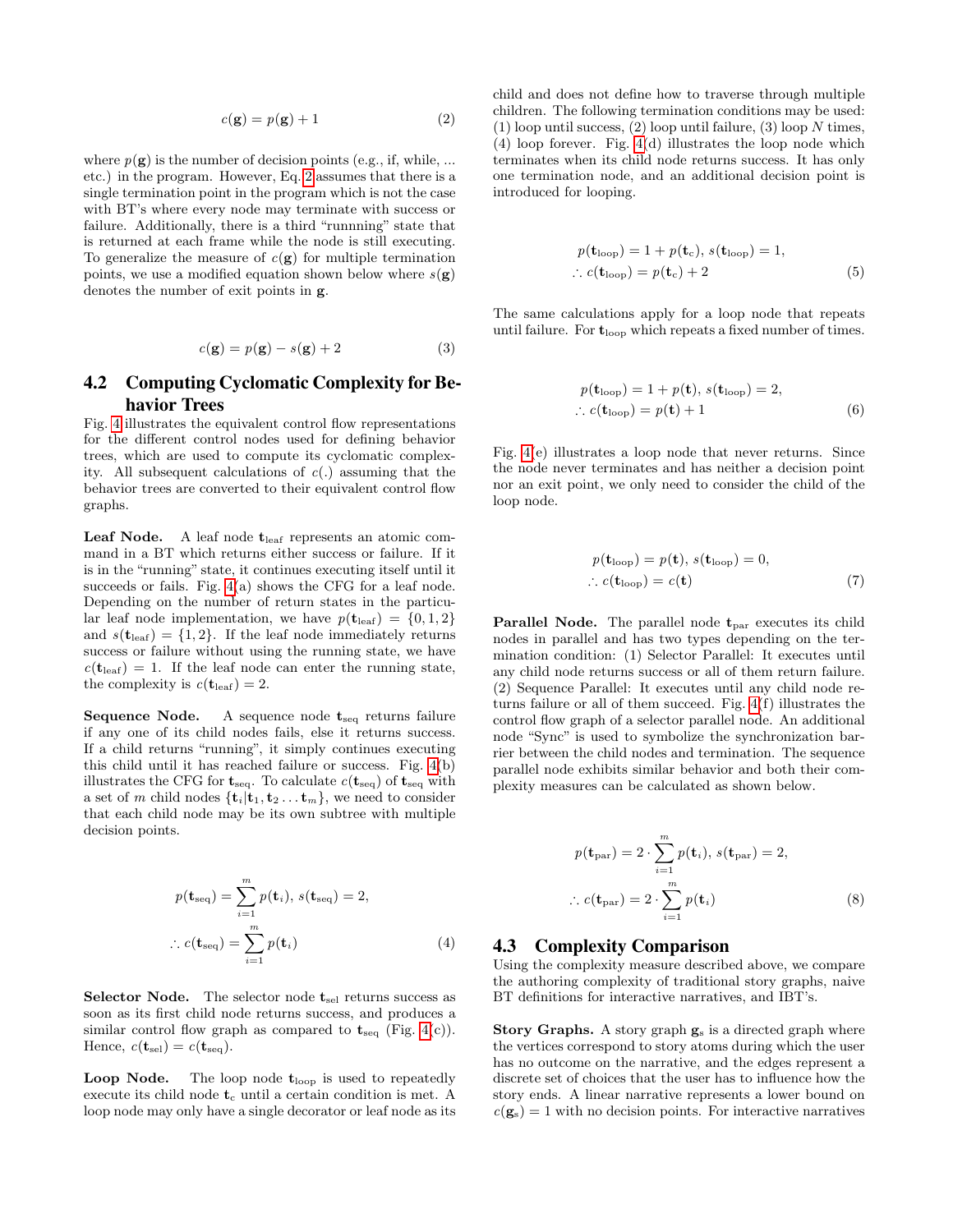<span id="page-4-0"></span>

Figure 4: Control flow graphs for the different control nodes used in Behavior Trees.

however, an upper bound on the complexity represents a branching story graph where all possible user interactions are possible at each stage in the story, which is supported by IBT's.

For a story graph  $\mathbf{g}_s$  with m story arcs  $\{a_i|a_1 \ldots a_m\}$ , each with  $|a_i|$  number of nodes, and d possible user interactions, there will be a maximum of  $d+1$  outgoing edges per node in gs. Therefore, each node represents d decision points. Additionally, the number of exit points depends on how many story arcs can end the story  $1 \leq s(\mathbf{g}_s) \leq m$ . We calculate  $c(\mathbf{g}_s)$  as follows:

<span id="page-4-1"></span>
$$
c(\mathbf{g}_s) = d \cdot \left(\sum_{i=1}^m |a_i|\right) - s(\mathbf{g}_s) + 2 \tag{9}
$$

Behavior Trees (Naive Approach). Fig. [2](#page-2-0) illustrates the naive approach to authoring interactive narratives using BT's. This BT  $\mathbf{t}_{BT} = \langle \mathbf{t}_{mu}, \{a_i | a_1 ... a_m \} \rangle$  comprises a subtree  $t_{\text{mu}}$  which monitors user input and story branching, and m story arc subtrees, where  $a_i$  represents the  $i^{th}$  arc with  $|a_i|$  nodes. However, these subtrees are tightly coupled together as the user input must be monitored between each node of each story arc to ensure free-form user interaction. The number of decision points for each story arc  $a_i$ ,  $p(a_i) = |a_i| \cdot p(\mathbf{t}_{\text{mu}}) + p(a_i)$ , and  $\mathbf{t}_{\text{BT}}$  has two exit points. Hence, the cyclomatic complexity  $c(\mathbf{t}_{BT})$  is calculated as follows:

$$
c(\mathbf{t}_{\text{BT}}) = \sum_{i=1}^{m} (|a_i| \cdot p(\mathbf{t}_{\text{mu}}) + p(a_i)) \tag{10}
$$

Interactive Behavior Trees. The benefit of the IBT formalism is that the 3 subtrees  $\langle \mathbf{t}_{ui}, \mathbf{t}_{state}, \mathbf{t}_{narr} \rangle$  are all independent to each other and run in parallel using a Parallel Sequence node. Additionally, each subtree has a Loop forever node at its top, Hence, we can consider each subtree as an independent program and the total complexity  $c(t_{\text{IBT}})$ can be computed by adding the complexities of each independent subtree.

MonitorUserInput Subtree.  $t_{ui}$  monitors all possible user interactions which sets the appropriate state in the blackboard  $\beta$ . In our proposed solution, all the leaf nodes that monitor the respective user inputs were modified to only return success and thus have no decision points.  $t_{ui}$  simply checks the different interactions in a sequence without any branching. As a result,  $c(\mathbf{t}_{ui}) = 1$ .

MonitorStoryState Subtree.  $t_{state}$  checks if all the preconditions for each arc are satisfied and sets the current story arc if needed. For  $l_i$  nodes per story arc  $a_i$ ,  $(l_i - 1)$ of those node are assertion nodes that represent a decision point and the last one sets the current story arc. Hence, the complexity  $c(\mathbf{t}_{\text{state}})$  is calculated as follows:

$$
c(\mathbf{t}_{\text{state}}) = \sum_{i=1}^{m} (l_i - 1) \tag{11}
$$

**Story Subtree.**  $\mathbf{t}_{\text{narr}} = {\mathbf{t}_{i}^{\text{arc}}|\mathbf{t}_{1}^{\text{arc}} \cdot \mathbf{t}_{m}^{\text{arc}}}$  consists of a subtree for each story arc  $a_i$  which additionally checks if it is the current story arc before proceeding to execute the narrative. This ensures that story arcs can be switched seamlessly at any point in the narrative. This introduces 2 more decision points per arc, in addition to the arc complexity. The number of decision points  $p(\mathbf{t}_i^{\text{arc}})$  for the  $i^{th}$  story arc,  $p(\mathbf{t}_i^{\text{arc}}) = 2 \cdot (2 + p(a_i)).$  The resulting complexity,  $c(\mathbf{t}_{\text{narr}})$ :

$$
c(\mathbf{t}_{\text{narr}}) = 4 \cdot m + \sum_{i=1}^{m} (2 \cdot p(a_i))
$$
 (12)

The overall complexity  $c(\mathbf{t}_{\text{IBT}})$  is calculated as follows:

$$
c(\mathbf{t}_{\text{IBT}}) = c(\mathbf{t}_{\text{ui}}) + c(\mathbf{t}_{\text{state}}) + c(\mathbf{t}_{\text{narr}})
$$
  
= 1 + 4 \cdot m +  $\sum_{i=1}^{m} (2 \cdot p(a_i) + (l_i - 1))$  (13)

Conclusion. Eq. [9](#page-4-1) shows that the number of user interactions and the number of nodes in the story arcs have a multiplicative effect on the authoring complexity for story graphs. This limits content creators to choose between freedom of interaction and the complexity of the narrative to prevent the authoring complexity from becoming prohibitive. In contrast, the number of decision points in the story arc have a linear effect on  $c(\mathbf{t}_{\text{IBT}})$ , while the number of ways a user can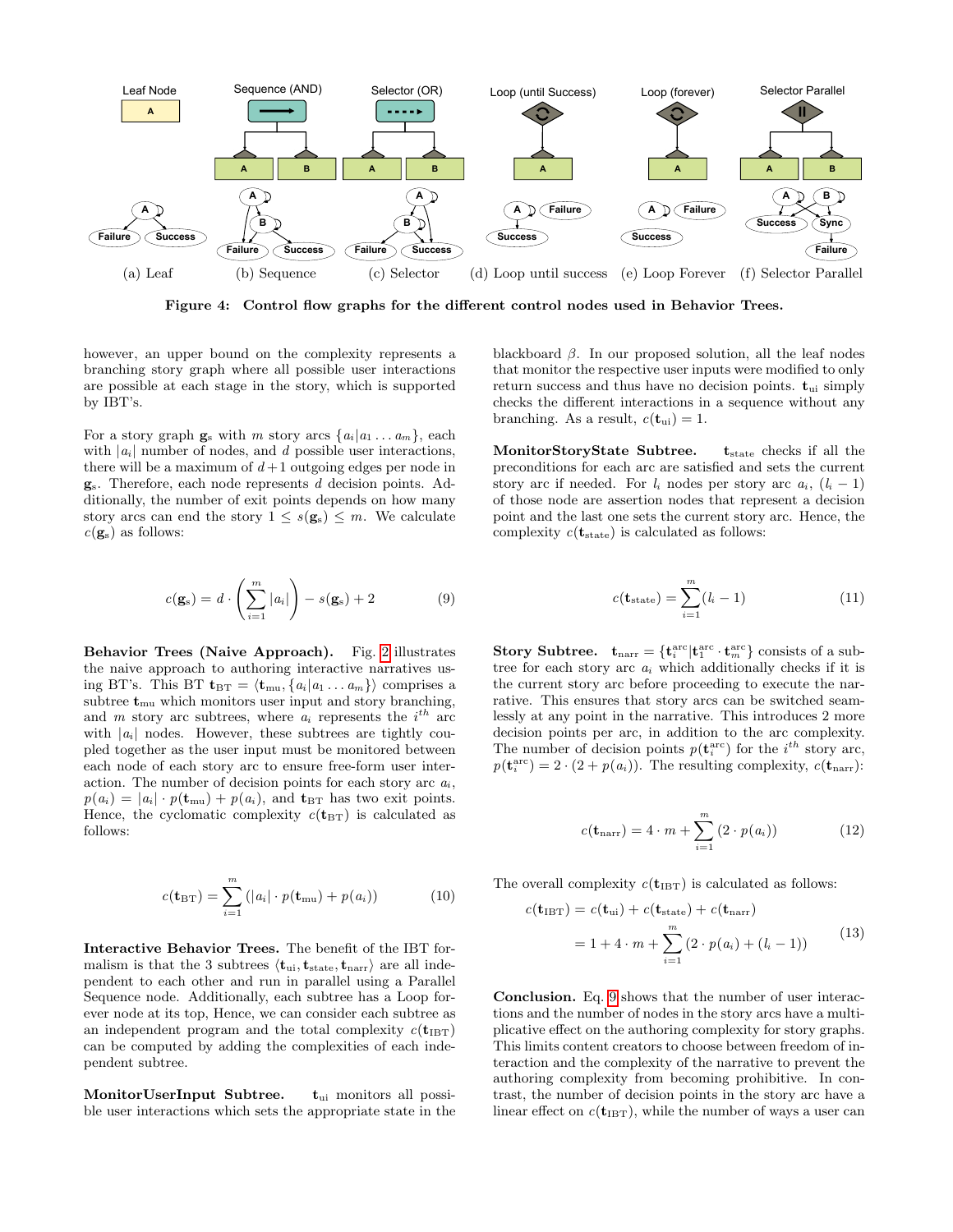interact has no impact on the authoring complexity. This allows content creators to create compelling interactive narrative experiences with free-form user interaction, without being burdened by limitations in the specification language.

# 5. APPLICATION

We developed an interactive narrative application in an AR setting, authored using IBT's, where the user can freely interact with the characters in the story (two bears) and his interactions influence the outcome of the narrative.

# 5.1 Augmented Reality Framework

Augmented Reality (AR) applications benefit from intuitive and versatile input mechanisms where the user can seemingly physically interact with the virtual world. For seethrough AR applications, the physical movement of the mobile device serves as a direct means of exploring the digital content superimposed in a real environment, where, not only can the user interact with the virtual characters using the host of sensors available on the device, but the virtual characters can interact with the physical world as well.

Implementation. We used a natural image-based tracking approach [\[1\]](#page-7-7), which registers the 2D marker image and estimates the camera location and pose in real-time for stable tracking. We used the implementation provided by Vuforia [\[19\]](#page-8-18). Additional image markers can also be tracked and used as triggers in the AR application, for example, to instantiate new objects in the world, which may branch the narrative in a different direction. The game application was implemented using the Unity3D game engine using a datadriven character animation system. The animation functionality is exposed to the author using a set of routines including LookAt(obj), Reach(target) etc., which can be invoked from BT's. For more details of the animation system, please refer to [\[28\]](#page-8-10). The narrative was authored using an extended version of the BT library described in [\[24\]](#page-8-8). The current version of the game was deployed and tested on multiple portable devices including Sony Xperia Tablet Z, Apple iPad 3rd generation, Apple iPad Mini Retina, and Apple iPad Air.

Interaction Vocabulary. Using the sensors available on the mobile device, the user can interact with the virtual characters in the following ways: (1) Moving the device to focus on different objects and characters. (2) Tapping on objects and characters to pick them up or interact with them. (3) Shaking the device. (4) Gestures to communicate user intent. (5) Using image markers to trigger objects (e.g., a honey pot sticker can be used to create a honey pot for the bears) in the world. The mode and effect of interactions is completely decoupled from the narrative and can be easily changed depending on the platform used without impacting the narrative definition.

# 5.2 Story Definition

We author an interactive narrative involving two bears. We provide a brief description below and refer the readers to the supplementary video for more details.

**Playing Catch.** The first bear  $B_1$ , enters the scene and looks up at the player with curiosity. The player can experiment with the bear by trying out different interaction possibilities including rubbing the bear, asking him to twirl using a circular gesture, tapping him to attract his attention, or zooming in to get a closer look. Soon, the second bear  $B_2$  enters and asks  $B_1$  for a beach ball so they can play catch.  $B_1$  is unable to find a ball and turns to the player for help. The player may choose to give a soccer ball to the bears but they only want to play with the beach ball. Depending on where the player throws the beach ball, different branches of the story are triggered where giving the ball to  $B_1$  enables him to help his friend.

State Persistence. The user's choices have ramifications later on in the story. For example,  $B_1$  remembers if the player rubbed him at the beginning and includes him in the game by throwing him the ball. If the player chooses not to interact with the bear, the bears are less friendly and exclude him from the game of catch.

Additional Interactions. At any point, the player may use a honey pot sticker to trigger a honey pot in the world. The bears who are obsessed with honey leave aside whatever they are doing, even their beloved ball, and make a beeline towards the honeypot which represents one possible conclusion of the story. A more mischievous player may choose to trigger bees into the world which chase the bears and disrupt their game of catch. Only flowers may then be used to distract the bees and save the bears. These different story arcs are authored as modular, independent units in the IBT and can be triggered at any stage without the need for complex connections and state checks in the behavior tree definition.

Freedom of Interaction. The above narrative represents a very simple baseline to demonstrate the ability to author compelling interactive narrative experiences. Unlike traditional approaches where the user was limited to discrete choices at certain stages in the narrative, IBT's empower the player with complete freedom of interaction where he may choose to play ball with the bears, give them honey, or simply wreak havoc by releasing a swarm bees at any point of time. The interactions elicit instantaneous and plausible interactions from the characters while staying true to the narrative intent.

# 6. USER STUDY

We conducted a preliminary user study to assess the influence of the authoring methods on the user's authoring performance. Each subject was asked to implement a predefined, moderately complex narrative using two methods: (1) Story Graphs SG and (2) Interactive Behavior Trees IBT. We used a basic implementation of story graphs where nodes represent the execution of one or more affordances in sequence, and edges represent a condition on the status of the previous node, or a user interaction. Recent extensions [\[23\]](#page-8-19) encapsulate state machines within individual graph nodes to create more complex narrative atoms. However, since our goal is to allow the user to interact at any point in the story, narrative atoms in story graphs are restricted to the set of available affordances.

# 6.1 Method

All subjects carried out the study on a similar PC with two monitors, where they used an extended version of the Unity game engine for authoring. Both methods were implemented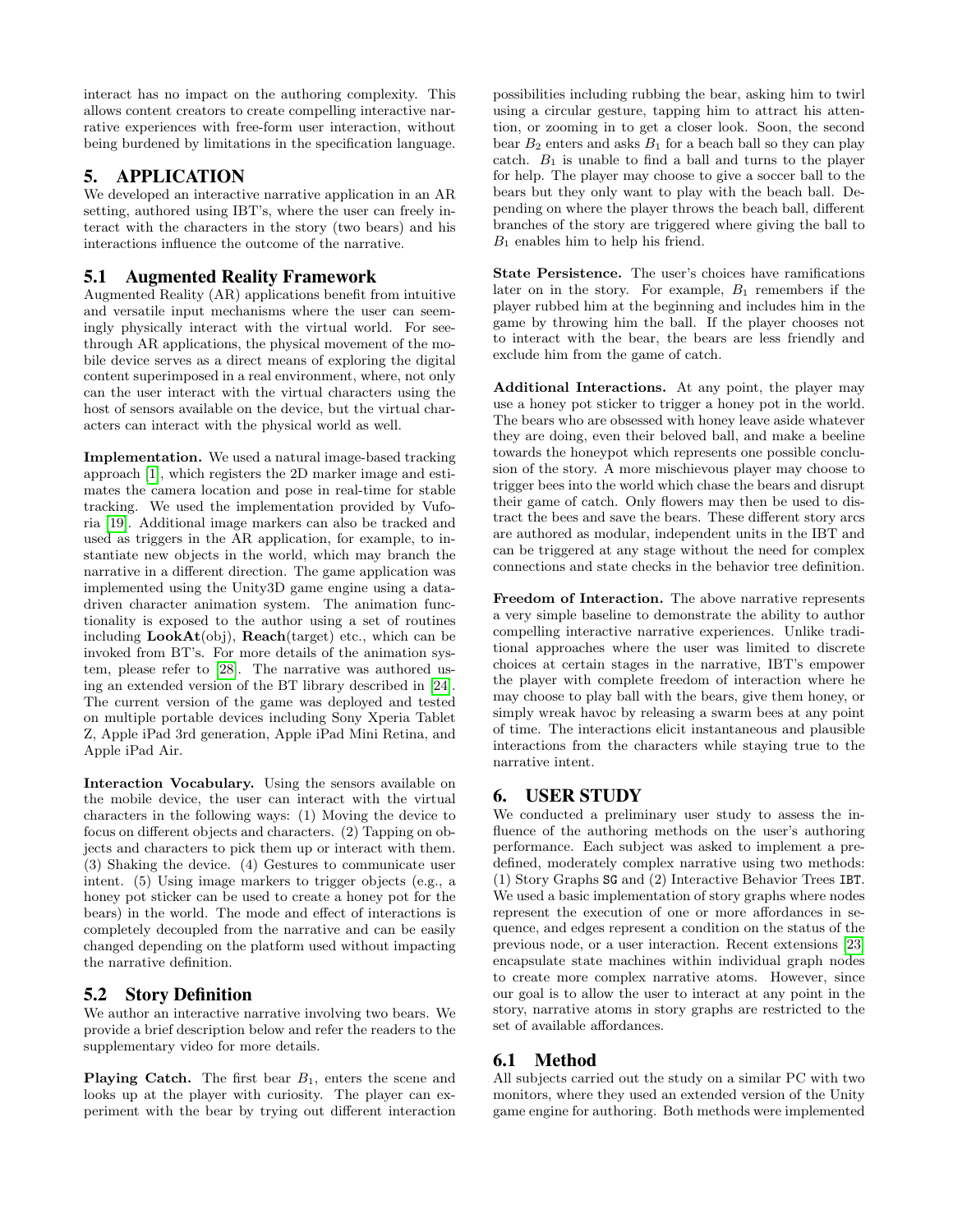within the same GUI to mitigate the influence of the interface on the analysis. Each subject was first provided with a tutorial document to introduce each method and get accustomed to the application. For each tutorial, the subject could freely interact with the software and experiment with its functionality without a time limit. Following each tutorial, the subject was asked to author the narrative described below during which a variety of metrics were measured and logged.

Narrative. The subjects were presented with the following textual description of the narrative, which they had to author using each method. While relatively simple, the narrative exercises the use of multiple interconnected story arcs and freedom of user interaction. (1) Start Arc: Bear1 enters the scene. Bear1 is bored. After 2 seconds Bear1 realizes that the user is watching and waves at him. Bear2 enters the scene. (2) Conversation Arc: Bear2 greets Bear1. They start arguing. After 10 seconds Bear2 apologizes to Bear1. The story ends. (3) Bee Arc: The player may trigger the bees at any time. If the bees are in the scene, the bears run away from the bees and completely ignore any other story elements or user interactions. (4) Flower Arc: The users can spawn flowers at any time. If flowers are in the scene, the bees (if present) stop chasing the bears and fly to the flower. The bears are then free to continue with the previously active story arc, or respond to other user interactions.

### 6.2 Metrics

Independent Variables. The method of authoring and author proficiency are treated as independent variables (IV) in our experiment. Subjects were instructed to author the same narrative using the 2 methods: Story Graphs SG and Interactive Behavior Trees IBT. The order in which the user authored the story using each method was chosen at random. At the beginning of the study, the subject was asked to select his proficiency as an *expert* who has previous experience with BT's, or a novice with little or no experience.

Dependent Variables. We logged a variety of metrics to capture the authoring performance, which are treated as dependent variables  $(DV)$  in our experiment. (1) We measured the time in minutes  $t_a$  needed to author the narrative for each method. (2) We counted the number of mouse clicks  $n_c$  during each authoring session as an estimate of the effort to author a story. (3) For each authoring method, the user was asked to rate its subject difficulty  $d_s$  as a nominal value from 1 (very easy) to 5 (very hard).

### 6.3 User Study Results

We recorded 12 subjects at the age between 21 years and 35 years, 90 % male. They were Computer Science students (4 undergraduate, 8 graduate) and were proficient with using the Unity editor. Additionally, expert users had previous experience with Behavior Trees. All subjects (6 experts, 6 novice users) authored the same story using both methods. A MANOVA was conducted with Method and Proficiency as independent variables, with  $t_a$ ,  $n_c$ , and  $d_s$  as dependent variables, and with the user's ID as covariate.

Findings revealed a statistically significant difference in user performance based on the Method prior (Roy's Largest Root = 6.282,  $F(3,17) = 35.587, p < 0.001$ , partial  $\eta^2 =$ 

0.863) as well as based on the Proficiency prior (Roy's Largest Root = 5.525,  $F(3, 17) = 31.309$ ,  $p < 0.001$ , partial  $\eta^2 = 0.847$ . Furthermore, the multivariate model exhibits high  $R^2$  values:  $t_a: R^2 = 0.888, n_c: R^2 = 0.571,$  $d_s$ :  $R^2 = 0.785$ .

The univariate effects of Method and Proficiency are summarized in Table [1.](#page-6-0) The estimated means for both IVs are depicted in Table [2.](#page-6-1) Fig. [5](#page-7-8) depicts the correlation matrix with Pearson's Correlation coefficients for all IVs and DVs. Red coefficients indicate a significant ( $\alpha = 0.05$ ) correlation. The strongest significant correlation is observed between **Method** and  $d_s$  ( $r = -0.87$ ).

<span id="page-6-0"></span>Table 1: Univariate tests analysis for Method and Proficiency.

| IV          | DV      | df | Error df | F       | $\boldsymbol{v}$ |
|-------------|---------|----|----------|---------|------------------|
| Method      | $t_a$   |    | 19       | 30.320  | < 0.001          |
|             | $n_c$   |    | 19       | 11.761  | 0.003            |
|             | $d_{s}$ |    | 19       | 67.308  | < 0.001          |
| Proficiency | $t_a$   |    | 19       | 103.665 | < 0.001          |
|             | $n_c$   |    | 19       | 11.472  | 0.003            |
|             | $d_{s}$ |    | 19       | 0.731   | 0.403            |

<span id="page-6-1"></span>Table 2: Estimated means for the multivariate model (Method and Proficiency interaction). Lower and upper bounds (LB, UB) are provided for 95% confidence intervals.

| DV      | Proficiency | Method     | LB     | Mean    | UB      |
|---------|-------------|------------|--------|---------|---------|
| $n_c$   | Expert      | IBT        | 131.52 | 367.16  | 602.81  |
|         |             | SG         | 654.18 | 889.83  | 1125.48 |
|         | Novice      | <b>IBT</b> | 649.86 | 885.50  | 1121.15 |
|         |             | SG         | 899.19 | 1134.84 | 1370.48 |
| $t_a$   | Expert      | <b>IBT</b> | 12.87  | 25.52   | 38.16   |
|         |             | SG         | 46.04  | 58.68   | 71.32   |
|         | Novice      | <b>IBT</b> | 74.34  | 86.99   | 99.63   |
|         |             | SG         | 107.68 | 120.32  | 132.96  |
| $d_{s}$ | Expert      | <b>IBT</b> | 2.25   | 2.83    | 3.40    |
|         |             | SG         | 4.42   | 4.99    | 5.57    |
|         | Novice      | <b>IBT</b> | 1.93   | 2.51    | 3.08    |
|         |             | SG         | 4.27   | 4.84    | 5.42    |

Interpretation of Results. The results clearly show that independent of the user's proficiency with IBT's, there is a significant decrease in authoring time, number of clicks, and subjective authoring difficulty when comparing SG and IBT. The novice users consistently performed worse than the expert users, which confirms that our performance metrics were appropriate. Finally, while the method indicates a strong effect on the subjective difficulty, no significant effects of the subject's proficiency with IBT's on the subjective difficulty could be measured.

The study yielded positive results. However, it must be noted that the scope of the study was limited due to the significant amount of time it took to author even the moderately complex narrative described above. The average time to complete the study for the novice group was over 2 hours. More complex narratives and a larger user base are needed to create more substantial results. Furthermore, the quality of the tutorial documents explaining the methods have certainly a strong influence on how well the subjects perform with that method. Yet it is inherently difficult to teach all methods to exactly the same extent. In a fu-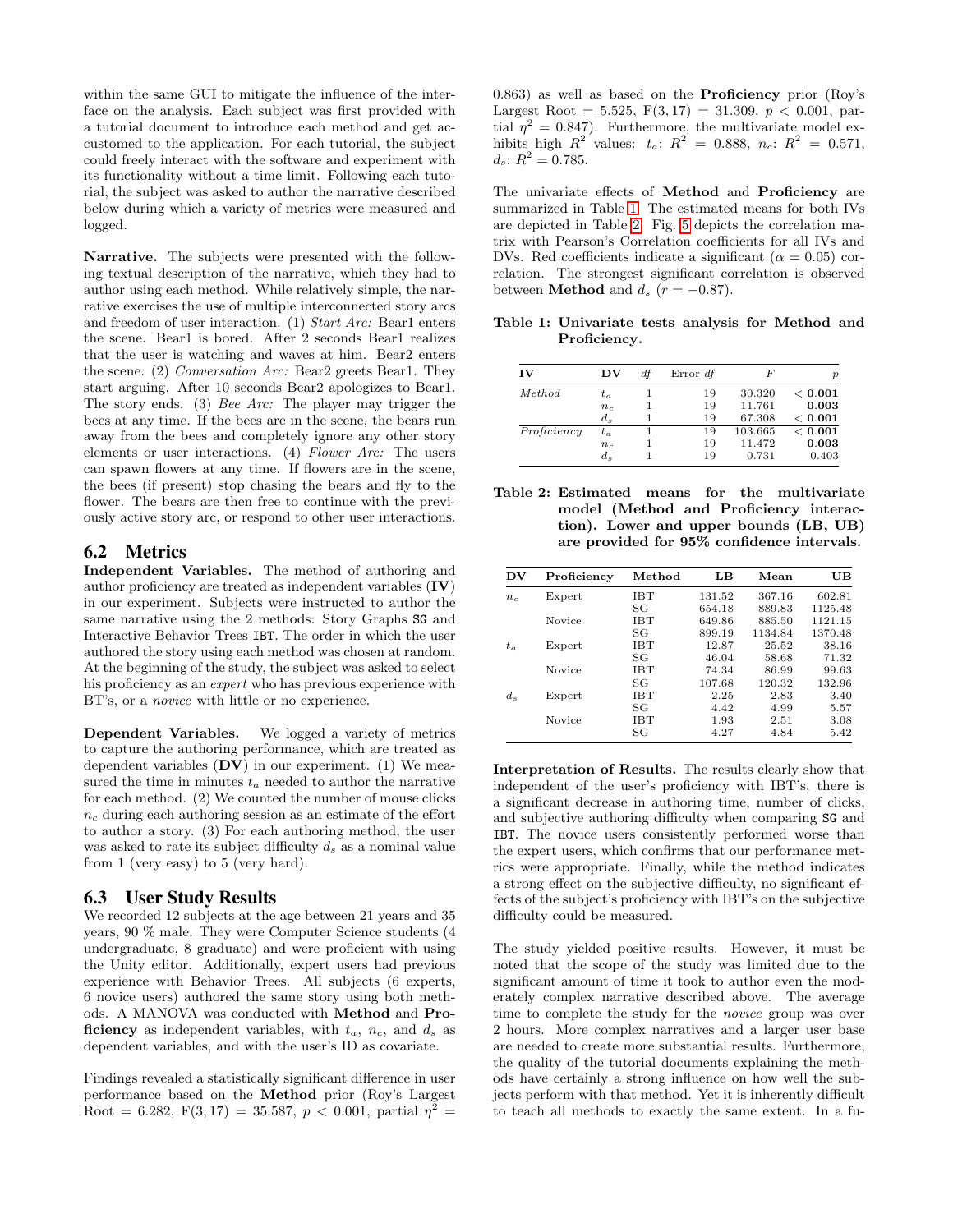<span id="page-7-8"></span>

Figure 5: Correlation matrix for the IVs and DVs depicting Pearson's Correlation Coefficients. A red coefficient indicates a statistically significant correlation. The plots on the diagonal depict a histogram for each distribution.

ture study, maybe carefully created video tutorials for each method might mitigate the effect of training on the study outcome. Our user study confirms the theoretical measures of authoring complexity that were described earlier.

### 7. DISCUSSION AND FUTURE WORK

In this paper, we demonstrate the benefits of using Interactive Behavior Trees for authoring free-form interactive narratives. The hierarchical, graphical nature of BT's makes them suitable for authoring complex narratives with branching story arcs in a modular, extensible fashion. By decoupling the monitoring of user input and the narrative definition, users who experience the narratives can freely interact with the characters in the story, limited only by their creativity and interaction device. This enables content creators to author compelling interactive narrative experiences with free-form user interaction.

We calculate the authoring complexity of authoring narratives by mapping different narrative specifications to their corresponding control flow representations, which can be used to compute their cyclomatic complexity. Comparing the cyclomatic complexity of IBT's vs. traditional story graphs reveals that IBT's scale better with the number of story arcs, and degree and granularity of interactions. This makes them suitable for authoring complex narratives with free-form user input. Our user study confirms the premise that users, be it expert users, who are familiar with IBT's, or novice users, spend in average less time, require less effort, and rate it subjectively easier to author a predefined narrative employing IBT's compared to traditional story graphs in our Unity authoring editor.

Limitations and Future Work. IBT's enable content creators to easily author complex interactive narratives without being burdened by limitations in the specification language. However, all the story arcs and responses to different user inputs need to be authored beforehand and there are no emergent responses to unforeseen situations which may often arise in interactive applications. There is a growing trend to use automated narrative tools [\[21\]](#page-8-0) to produce emergent interactive experiences. Recent work [\[8\]](#page-7-5) explores the use of automated narrative tools to assist content creators to handle all possible user interactions during the authoring process. For future work, we would like to study the potential benefits and tradeoffs of automation for authoring interactive narratives.

The cyclomatic complexity provides an estimate of the number of decision points in the authored story, but does not account for the number of decisions needed while authoring the narrative. Additional measures [\[2\]](#page-7-9) that account for the high-level structure of a story may also be used to complement this analysis. The use of story graphs provides a suitable baseline for comparing the benefits and tradeoffs of IBT's for interactive narratives. For future work, we would also like to compare IBT's with many additional alternatives including hierarchical task networks [\[3\]](#page-7-10), narrative mediation [\[20\]](#page-8-20), and other planning based approaches.

### 8. REFERENCES

- <span id="page-7-7"></span>[1] F.-e. Ababsa and M. Mallem. Robust camera pose estimation using 2d fiducials tracking for real-time augmented reality systems. In ACM SIGGRAPH VRCAI, pages 431–435, 2004.
- <span id="page-7-9"></span>[2] S. Chen, M. J. Nelson, and M. Mateas. Evaluating the authorial leverage of drama management. In Proceedings of the Fifth Artificial Intelligence and Interactive Digital Entertainment Conference, AIIDE 2009, October 14-16, 2009, Stanford, California, USA, 2009.
- <span id="page-7-10"></span>[3] K. Erol, J. Hendler, and D. S. Nau. Htn planning: Complexity and expressivity. In Proceedings of AAAI, pages 1123–1128. AAAI Press, 1994.
- <span id="page-7-1"></span>[4] A. Gordon, M. van Lent, M. V. Velsen, P. Carpenter, and A. Jhala. Branching Storylines in Virtual Reality Environments for Leadership Development. In AAAI, pages 844–851, 2004.
- <span id="page-7-0"></span>[5] C. Hecker, L. McHugh, M. Argenton, and M. Dyckho. Three approaches to halo-style behavior tree ai. In Game Developers Conference, 2007.
- <span id="page-7-2"></span>[6] D. Isla. Halo 3: Building a better battle. In Game Developers Conference, 2008.
- <span id="page-7-6"></span>[7] G. Jay, J. E. Hale, R. K. Smith, D. P. Hale, N. A. Kraft, and C. Ward. Cyclomatic complexity and lines of code: Empirical evidence of a stable linear relationship. JSEA, 2(3):137–143, 2009.
- <span id="page-7-5"></span>[8] M. Kapadia, J. Falk, F. Zünd, M. Marti, R. W. Sumner, and M. Gross. Computer-assisted authoring of interactive narratives. In Proceedings of the 19th Symposium on Interactive 3D Graphics and Games, i3D '15, pages 85–92, New York, NY, USA, 2015. ACM.
- <span id="page-7-4"></span>[9] M. Kapadia, A. Shoulson, F. Durupinar, and N. Badler. Authoring Multi-actor Behaviors in Crowds with Diverse Personalities. In Modeling, Simulation and Visual Analysis of Crowds, volume 11, pages 147–180. 2013.
- <span id="page-7-3"></span>[10] M. Kapadia, S. Singh, G. Reinman, and P. Faloutsos.